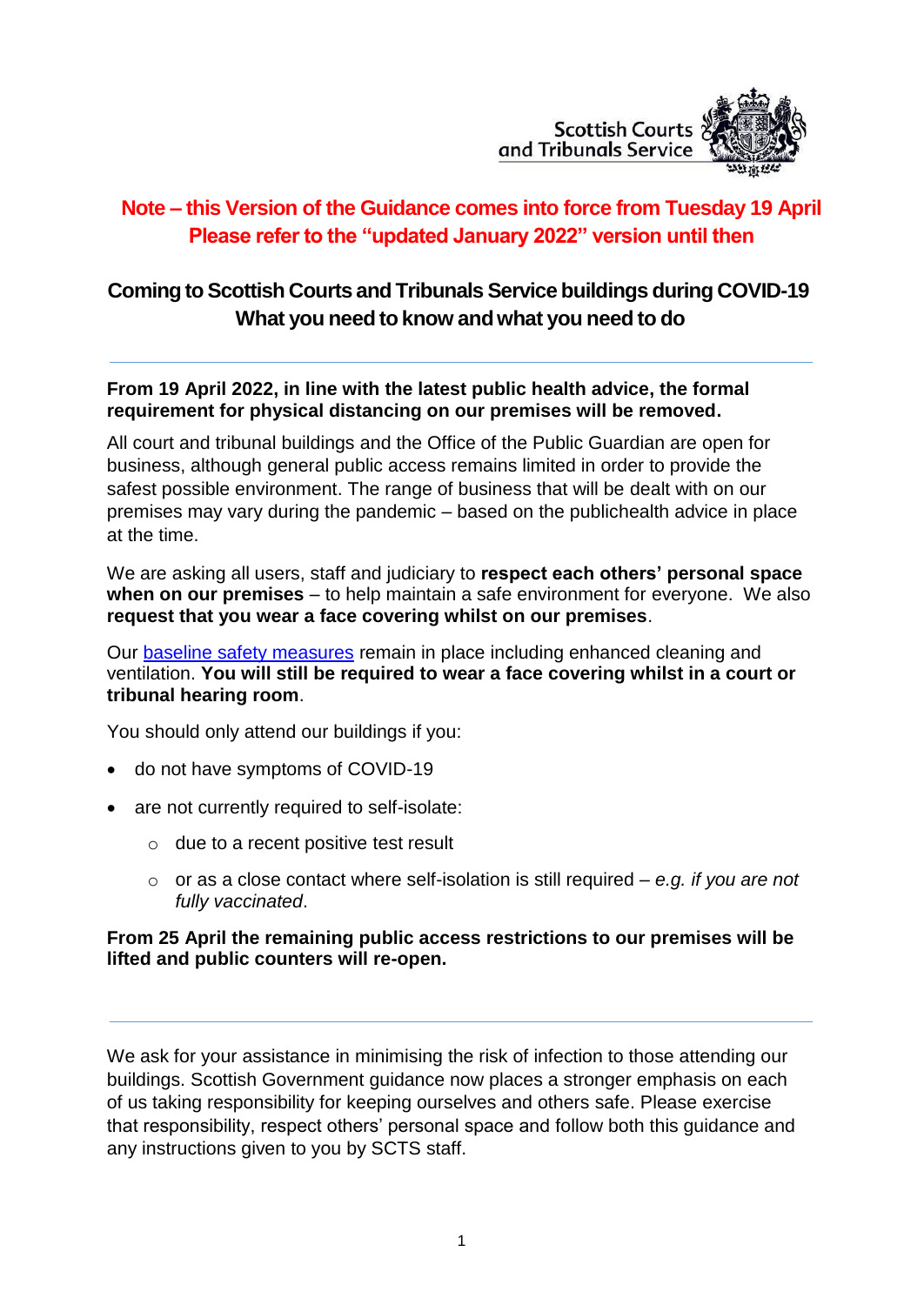## **1. Safety in court and tribunal buildings**

We keep this guidance updated to reflect changing circumstances and updates to both Government and Public Health Scotland advice.

#### **RISK ASSESSMENT**

Detailed risk assessments are carried out in all of our buildings, and a range of additional health and safety measures remain in place. The risk assessments have been developed in consultation with PCS, the Union representing SCTS staff, and are based on a comprehensive risk [assessment](https://www.scotcourts.gov.uk/coming-to-court/covid-19-risk-assessments) framework.

Our strategic priorities throughout the coronavirus pandemic have been to:

- Support the public health response to the outbreak protecting the life and safety of all staff, court and tribunal users;
- Maintain all essential business so far as possible ensuring cases are not lost;
- Minimise accumulation of case backlogs so far as possible  $-$  to facilitate themost effective recovery.

The measures in place across our premises are designed to reduce the risk of transmission and infection. We all need to take responsibility to support these measures – in particular respecting each others' personal space when moving around our buildings.

The safety arrangements you will find in our buildings include:

- Clear signage promoting respect for each others' personal space, a request to wear a face covering and reminders about the importance of good hand hygiene.
- Signage in particular areas to encourage safe distancing and the avoidance of overcrowding – in busy areas and in smaller rooms such as toilets/refreshment areas.
- Ensuring desks and other furniture are laid out to make best use of space and to minimise the potential for creation of pinch points or crowded areas.

If you require further information please speak to a member of SCTS staff.

# **D<sup>O</sup> NOT ENTER ANY SCTS BUILDING IF YOU HAVE ANY COVID-19 SYMPTOMS OR HAVE BEEN ASKED TO SELF-ISOLATE**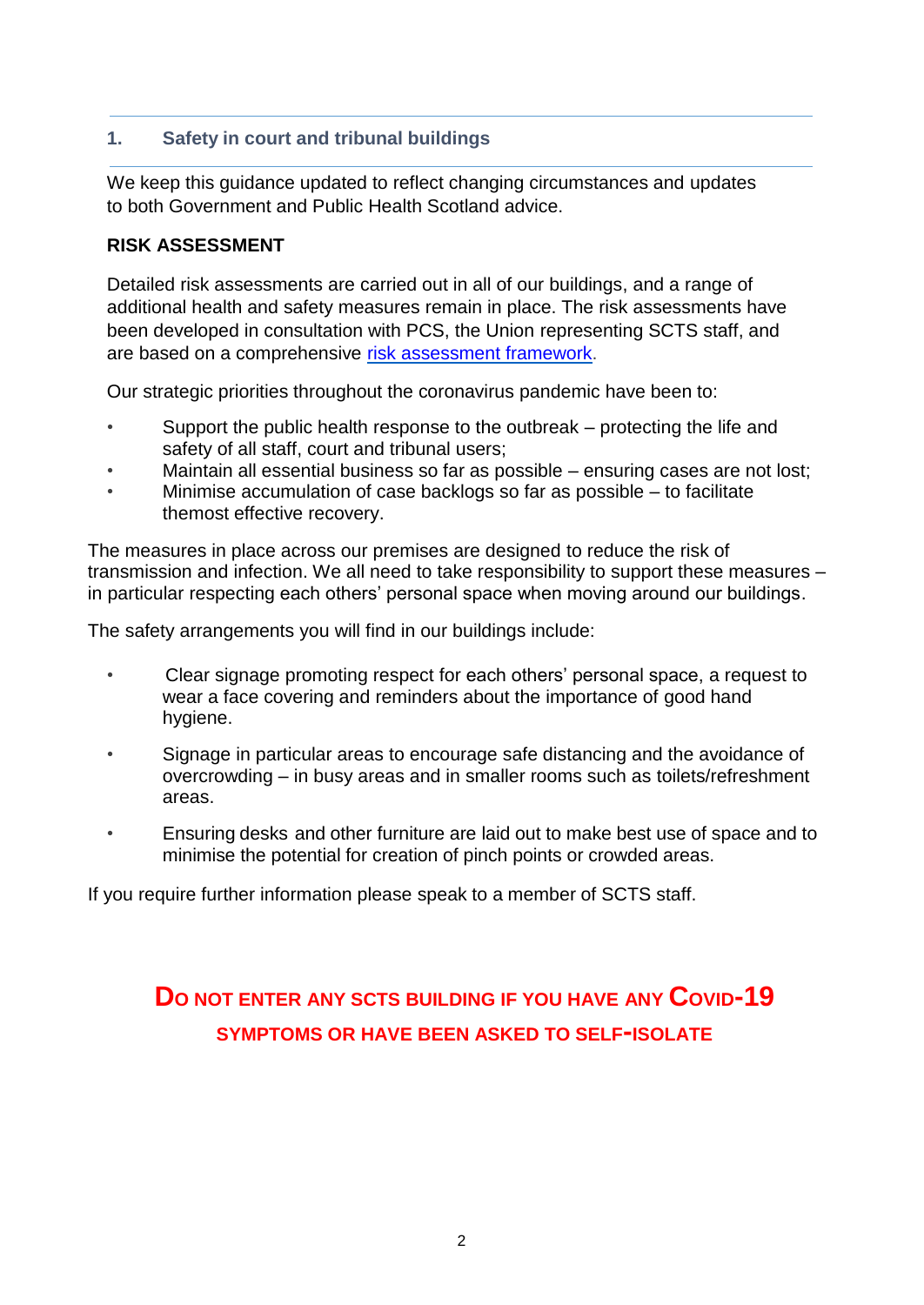### **ON ARRIVAL**

We ask that you observe the following arrangements on arrival:

- Where security officers are present, they may carry out a 'hands off' bag search. You will need to open your bag and place items in a tray, so that security officers can check you are not carrying any items you're not allowed to take in, such as sharp objects or work tools. You may be asked to empty the items into a tray and step back. Trays are cleaned between users. If you do not agree to the search, you will be asked to leave the building.
- Please respect the personal space of others who are around you at all times, such as when queueing and upon entering and moving around the building. This may mean waiting outside until you are called to enter.
- Please follow any instructions given to you by SCTS staff.

#### **Hand Hygiene**

- Good hand hygiene remains a key protection. We have ensured that good hand-washing and sanitising facilities are available at all premises.
- Frequent handwashing is essential and we will ensure that handwashing facilities are easily available. If any supplies are running low, please bring this to the attention of a member of staff.
- Hand sanitiser is available in waiting areas, inside courts and hearing rooms and in other places where it may be difficult to wash your hands. If you prefer you are welcome to bring your own. You may be asked to demonstrate that it is not harmful by applying some to your hands.

#### **2. FACE COVERINGS**

**We continue to request that you wear a face covering whilst on SCTS premises**. **Face coverings must still be used by all parties in the courtroom unless they are presenting to the court, are unable to wear one due to an exemption, or for reasons determined by the bench.**

Please bring your own face covering with you. If necessary, disposable face coverings will be available.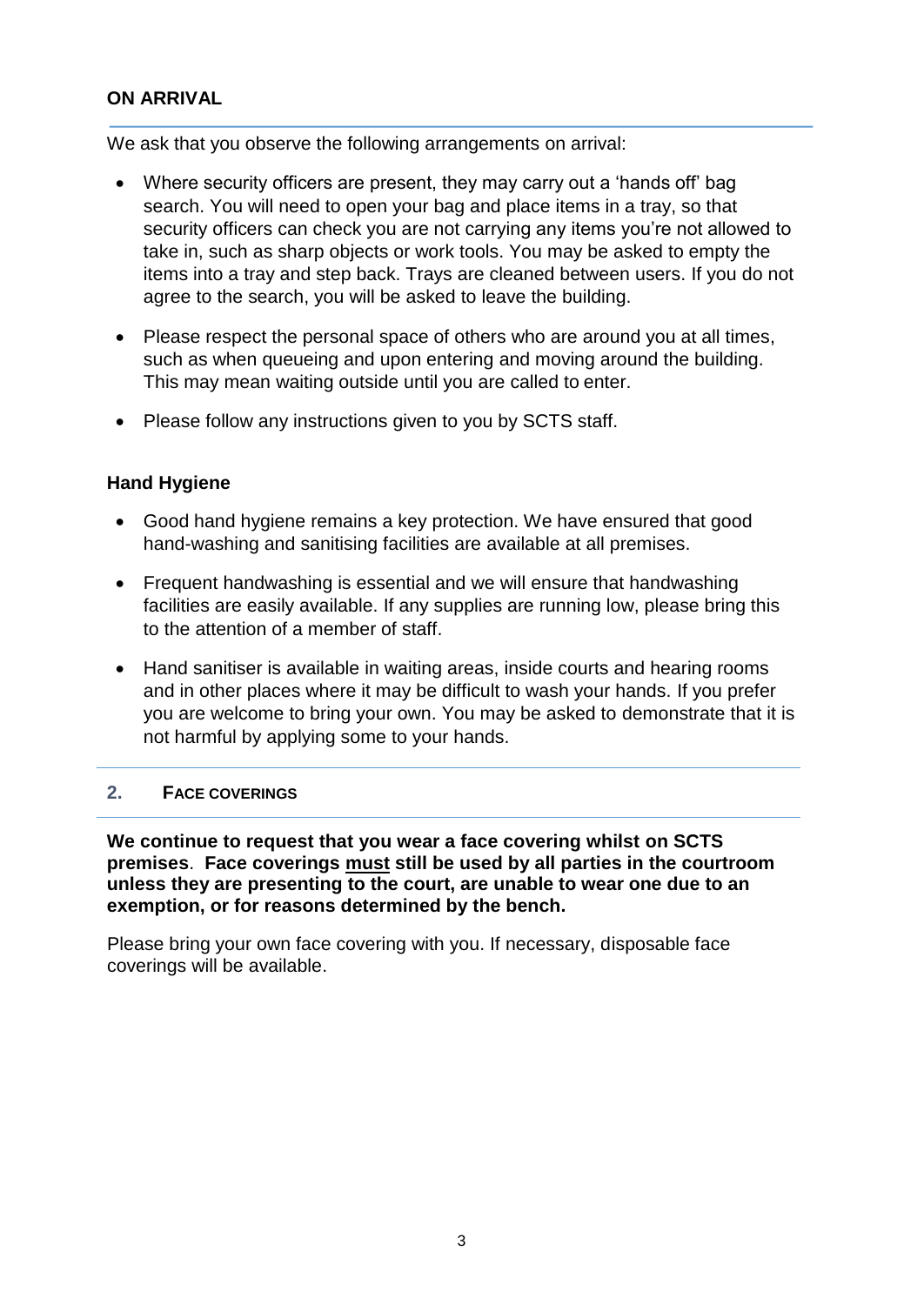## **3. Cleanliness and hygiene measures in SCTS buildings**

#### **What are the arrangements for cleaning in SCTS buildings?**

An enhanced daily cleaning regime is in place in all SCTS buildings to ensure that cleaning standards are maintained across our estate.

Our regular cleaning standards are enhanced to ensure they comply with both the British Institute of Cleaning Science standard and the Public Health Scotland requirements for combatting risk of transmission of COVID19. All cleaning agents used on SCTS premises contain both active detergent and disinfectant properties –to ensure that our daily cleaning regime meets the levels required for "environmental decontamination" set out in public health guidance. By cleaning to this standard, facilities are kept COVID-safe on a daily basis.

In addition to these enhanced daily cleaning measures we have introduced additional daytime cleaners, carrying out additional touchpoint cleans throughout the day with extra attention on hand-washing basins and toilet facilities.

Please raise any concerns in relation to cleaning or supplies with any member of SCTS staff.

#### **4. Questions about coming to a court or tribunal**

#### **What happens if someone who has symptoms of coronavirus, or someone who has been instructed to self- isolate, is asked to come to one of our buildings?**

In line with public health guidance individuals must not attend a court or tribunal if they have symptoms of coronavirus, or if they have been instructed to self-isolate in line with the public health advice in place at the time. Let the court or, tribunal know if this is the case.

#### **What should someone do if they are asked to attend a court or tribunal but they are classed as being a [High Risk](https://www.gov.scot/publications/covid-highest-risk/pages/highest-risk-classification/) to COVID-19**

Where an individual is on the Highest Risk List because they have a health condition that makes them extremely vulnerable to coronavirus, they should let the court or tribunal know ahead of their hearing date. This may allow for alternative arrangements to be made. Similarly, those individuals that are clinically vulnerable – such as those over the age of 70, or those that are pregnant or with certain health conditions – should also let the court or tribunal know. Alternative arrangements may be possible.

#### **What happens if someone attending at an SCTS building displays symptoms of coronavirus?**

If an individual appears to have symptoms of coronavirus, they will not be allowed to enter. If they develop symptoms whilst on the premises clear instructions are in place to safely isolate the individual until medical assistance can be secured, if appropriate, or arrangements can be made for them to travel home safely – where they should follow advice from NHS Inform.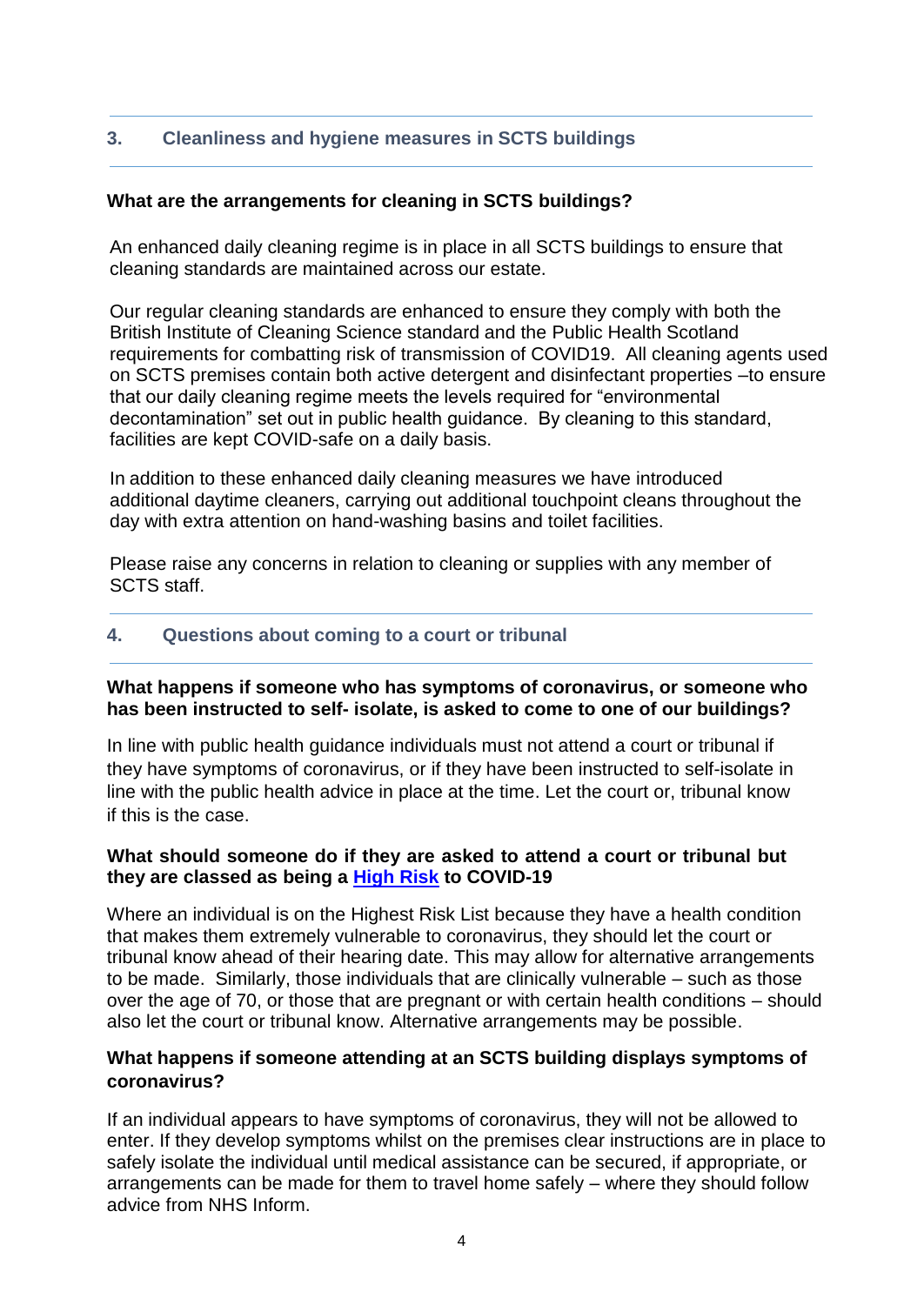### **Should I be concerned about handling documents or case papers?**

Where possible the exchange of documents will be made via electronic means to reduce handling. In the court environment, it is not always possible to eliminate the handling and sharing of papers. Whilst the available evidence indicates that the risk of transmission from paper is low, care should be exercised when passing any papers from one person to another. Particular attention should be paid to hand hygiene when you are handling papers. In common with other touch points you should avoid touching your face until you have washed or sanitised your hands.

#### **Should I be concerned about using court rooms or a witness stand – these are used by more than one person?**

Court rooms and witness stands are cleaned as part of our enhanced cleaning regime described above. It will not always be possible for these to be fully cleaned between each use – which is the case for a range of touch point areas in all buildings and public transport. For this reason we encourage a robust hand hygiene regime when using these areas, including:

- Washing or sanitising hands before entering and when leaving the court room
- Avoid touching hard surfaces where it is not necessary to do so.
- Anti-bacterial wipes will be available.
- Where possible additional cleaning of these areas will take place during the day (e.g. at lunch time).
- Respect each others' personal space when entering, moving around and exiting the court room.

#### **How will shared equipment be sanitised between users?**

We will make sure personal sanitising wipes are available for items such as TV remote controls, keypads for doors and any shared equipment to ensure they can be wiped before and after use. In common with other touch points you should avoid touching your face until you have washed or sanitised your hands.

#### **How is capacity managed in toilet and lift facilities?**

We will ensure there is adequate signage to encourage safe distancing and the avoidance of overcrowding in areas such as toilets and lifts.

#### **5. Supporting accused persons at court**

## **CLIENT CONSULTATIONS ON COURT PREMISES**

Minimising face to face meetings within court buildings reduces the risks of transmission. Whilst physical distancing restrictions have been removed we request that, where possible, consultations should continue to take place outwith the court estate. There may be occasions where it is not possible to consult or take instructions in advance of the day of a court hearing. Where required prior to a court hearing, we will aim to support local arrangements.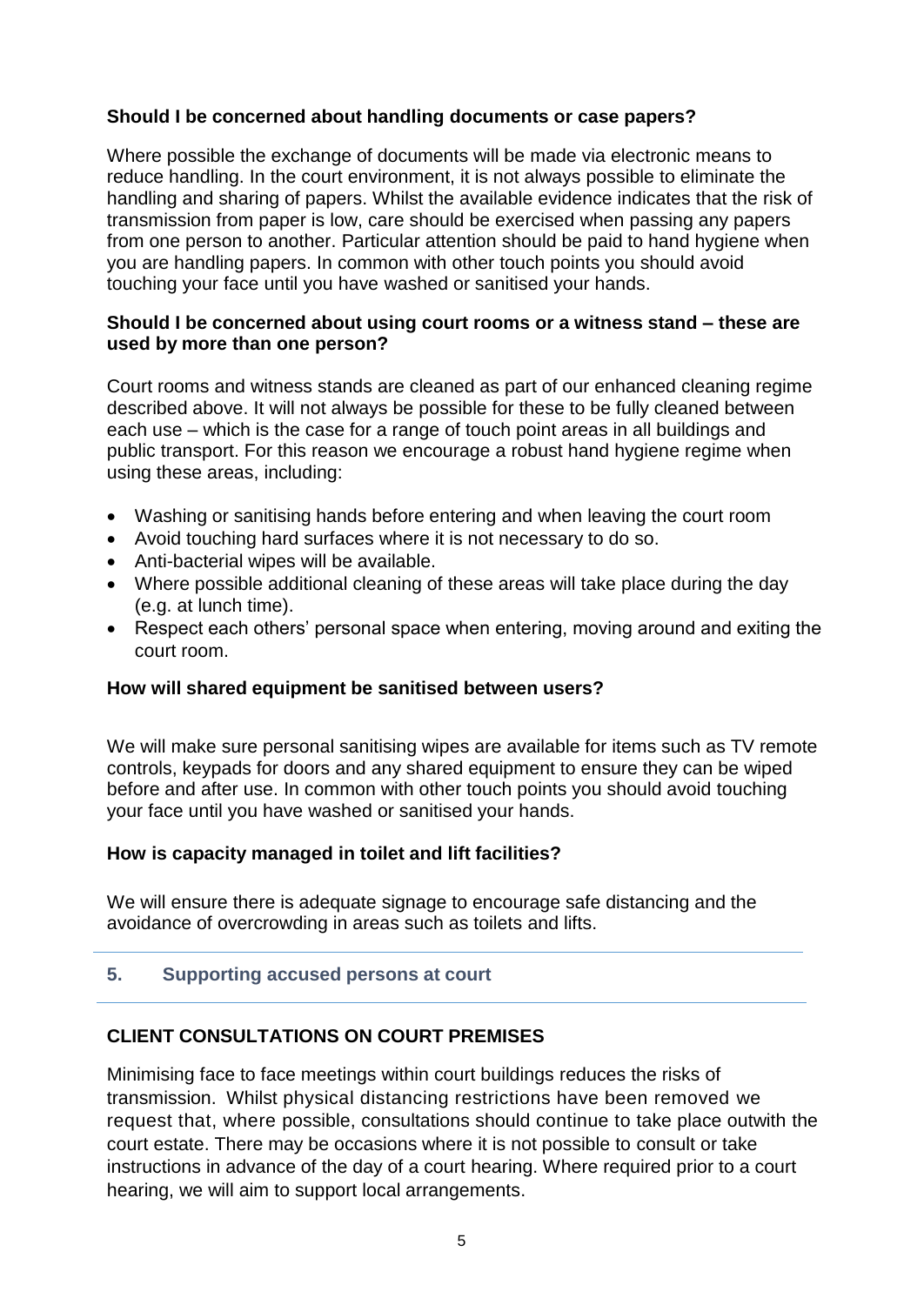## **How do solicitors confer with a client in the custody suite?**

This will depend on the building. Where possible, we will provide facilities so that legal professionals can communicate remotely (by secure phone or other secure device) with an accused in a custody suite. We will encourage the use of the secure custodial interview room which has physical segregation available.

In custody areas, we have worked with GeoAmey and the Scottish Prison Service monitors to ensure that safe working arrangements are in place. GeoAmey will ensure that visits are conducted safely and practically within the confines of the custody suite. Sanitising products are available for individual use in these areas.

Where a client has COVID-19, or is suspected of having COVID-19, arrangements will be made for appearance via video link. Arrangements to allow solicitors to represent their clients remotely can be put in place on request.

See Attendance by Electronic Means [for Custody](http://www.scotcourts.gov.uk/docs/default-source/rules-and-practice/coronavirus-temp-orders/coronavirus-miscellaneous/attendance-by-electronic-means-04-06-2020.pdf?sfvrsn=2) Cases

## **6. Arrangements for witnesses at court**

We work continually with those who cite witnesses to ensure they are only asked to come to court on days when they are needed. COPFS has advice for witnesses on their [website a](https://www.copfs.gov.uk/media-site-news-from-copfs/1875-coronavirus-covid-19-information-for-those-due-to-attend-court)nd if you are appearing as a defence or civil witness you should seek instruction from the solicitor who asked you to attend.

If you need to attend court you will be shown to a waiting room. Please respect the space of all those using the waiting room so that we can maintain as safe an environment as possible. Drinking water will be available and some of our locations have refreshment facilities. Please bring anything that you think you might need e.g. bottled water, light refreshments and reading material.

## **Are witnesses allowed to bring anyone with them?**

Whilst physical distancing restrictions have been lifted in our buildings, it remains important that we take steps to minimise the number of people in areas which can become congested. We ask therefore that you limit those accompanying you to those you would regard as essential.

## **7. Arrangements for jurors**

Jurors are asked to attend a remote jury centre. These have been specifically designed to allow jury trials to continue in a COVID-safe manner and the same baseline measures are in place as in all of our buildings. Jurors will be provided with the relevant information and guidance on their attendance in advance of the case in which they are involved.

Further information for jurors can be found at [https://www.scotcourts.gov.uk/coming](https://www.scotcourts.gov.uk/coming-to-court/jurors)[to-court/jurors.](https://www.scotcourts.gov.uk/coming-to-court/jurors)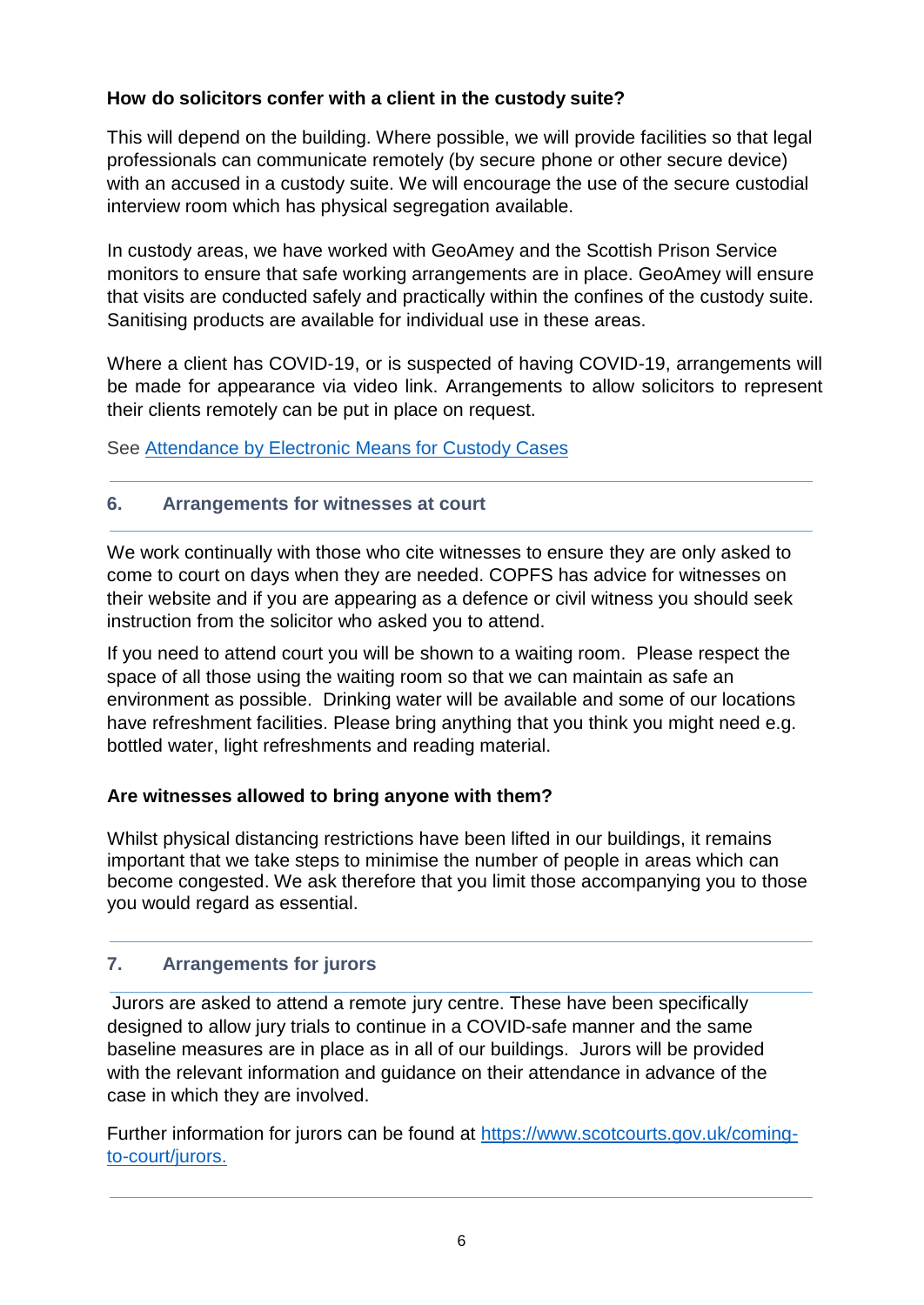## **8. Ventilation in SCTS buildings**

## **What kind of ventilation is being used in court and tribunal buildings? Is air conditioning safe to use in court and tribunal buildings?**

Pre-opening checks were carried out on all our ventilation systems to ensure they are working correctly. All SCTS premises that have mechanical ventilation systems have had their re-circulation and/or thermal wheel systems disabled so that they are currently operating on full fresh air only.

Ensuring that our building ventilation system air handling units are circulating 100% clean fresh air at this point in time is a key safety measure, but it makes it more difficult to regulate temperature – so please consider clothing to suit a range of temperatures. You may be aware of the sound of the fans in quiet areas. Desk fans and air cooling units may be used in ventilated environments in order to provide additional cooling or airflow where appropriate – their use is managed in line with the relevant guidance.

Should we encounter a prolonged period of sub-zero temperatures resulting in us being unable to meet our minimum thermal comfort levels the official guidance permits the re-use of thermal wheels and introduction of some recirculation to achieve comfort conditions. This has not been required to date and we will endeavour to ensure this is only used as a method of last resort.

In venues and rooms where ventilation systems are not installed we will ensure windows and doors are opened appropriately to promote air circulation. Regular CO<sub>2</sub> monitoring is conducted across our estate to ensure that ventilation levels meet or exceed the standards required.

We have ensured that the arrangements in our buildings meet the standards set out in the Scottish Government's Coronavirus (COVID-19): ventilation guidance.

## **Will the arrangements you have in place be effective if users are inside the same room for several hours at a time?**

We are maintaining enhanced ventilation as has been the case throughout the pandemic, in order to minimise the risk of transmission. Combined with the measures we have in place to encourage face coverings and to respect each others' personal space, this creates the safest environment possible. Where appropriate, we are scheduling cases to time slots, to manage the length of time users will be within the building.

## **9. Food and drink**

## **Is food and drink available in court and tribunal buildings?**

We recommend you bring sufficient food and bottled water with you for your visit. You will be able to take bottled water into the court or hearing room.

Water dispensers and food and drink vending machines may still be in operation in certain buildings. We will clean these frequently and sanitising wipes are available, but you should wash your hands after use.